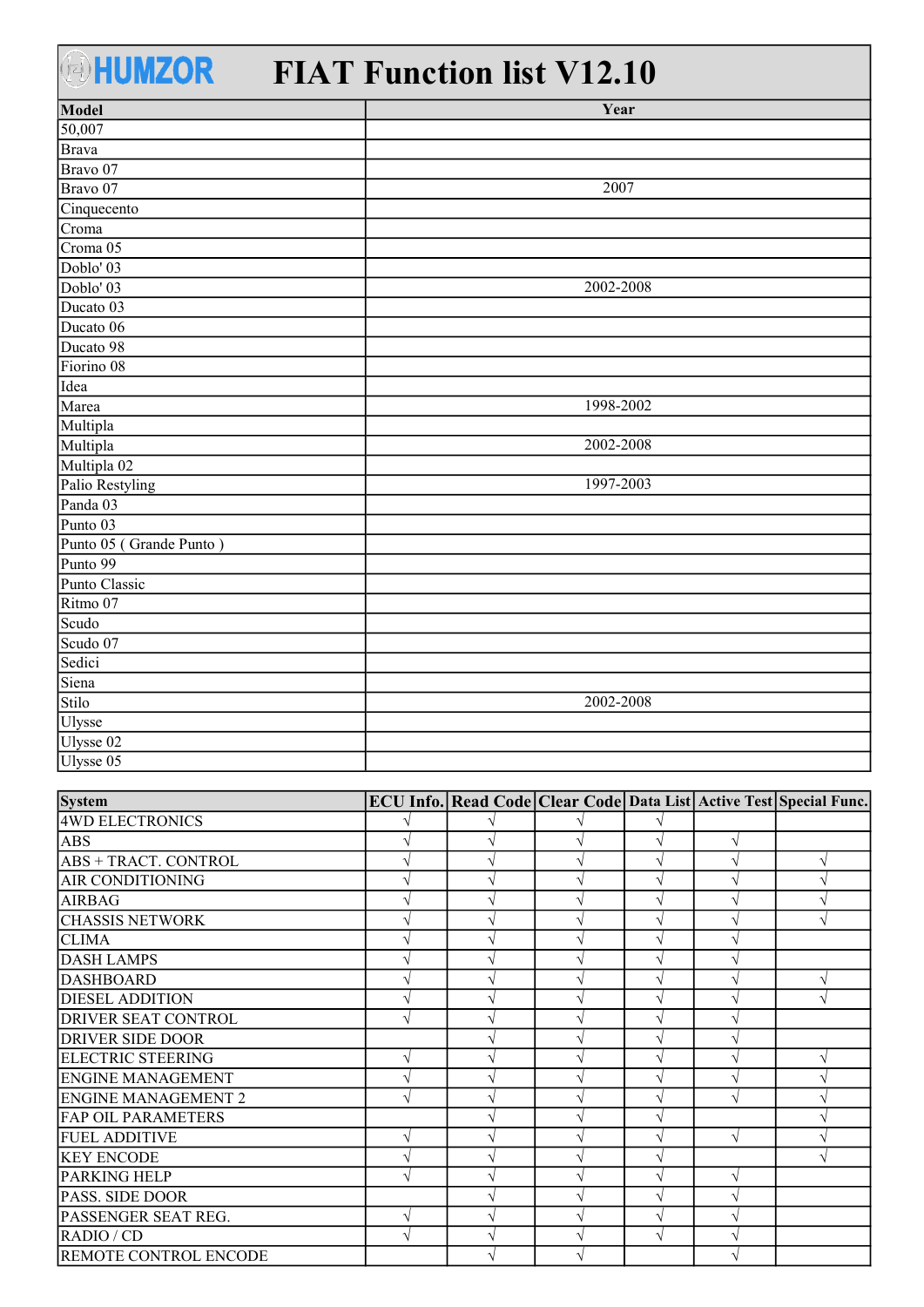| <b>ISERVICE LIGHT RESET</b> |  |  |  |
|-----------------------------|--|--|--|
| <b>ISWITCHLIGHT MODULE</b>  |  |  |  |
| Service Light Reset         |  |  |  |
| IVISUAL/TELEMATICS          |  |  |  |

| System                      | <b>Special Function</b>                 |  |  |  |
|-----------------------------|-----------------------------------------|--|--|--|
| ABS + TRACT. CONTROL        | Front LH Wheel bleeder                  |  |  |  |
| ABS + TRACT. CONTROL        | Front RH Wheel bleeder                  |  |  |  |
| ABS + TRACT. CONTROL        | Longitud. Acceler. Sensor               |  |  |  |
| ABS + TRACT. CONTROL        | Longitudinalaccel. sensor calibration   |  |  |  |
| ABS + TRACT. CONTROL        | Rear LH Wheel bleeder                   |  |  |  |
| ABS + TRACT. CONTROL        | Rear RH Wheel bleeder                   |  |  |  |
| ABS + TRACT. CONTROL        | <b>Self Test</b>                        |  |  |  |
| <b>ABS + TRACT. CONTROL</b> | Steering angle calibration              |  |  |  |
| AIR CONDITIONING            | Air outlet learning                     |  |  |  |
| <b>AIRBAG</b>               | Airbag ECU Disable                      |  |  |  |
| <b>AIRBAG</b>               | Airbag ECU Reset                        |  |  |  |
| <b>AIRBAG</b>               | <b>ECU ID Data</b>                      |  |  |  |
| <b>AIRBAG</b>               | <b>ECU</b> unlock                       |  |  |  |
| <b>CHASSIS NETWORK</b>      | Audio system test                       |  |  |  |
| <b>CHASSIS NETWORK</b>      | Convergence system re-start             |  |  |  |
| <b>CHASSIS NETWORK</b>      | Country mode change                     |  |  |  |
| <b>CHASSIS NETWORK</b>      | <b>EMERGENCY</b> flashing               |  |  |  |
| <b>CHASSIS NETWORK</b>      | Key programming                         |  |  |  |
| <b>CHASSIS NETWORK</b>      | <b>Service Reset</b>                    |  |  |  |
| <b>CHASSIS NETWORK</b>      | Supply mode change                      |  |  |  |
| <b>DASHBOARD</b>            | Headlamp position corrector: position 0 |  |  |  |
| <b>DASHBOARD</b>            | Headlamp position corrector: position 1 |  |  |  |
| <b>DASHBOARD</b>            | Headlamp position corrector: position 2 |  |  |  |
| <b>DASHBOARD</b>            | Headlamp position corrector: position 3 |  |  |  |
| <b>DASHBOARD</b>            | Light setting corr.                     |  |  |  |
| <b>DASHBOARD</b>            | Nevt Service Km's reset                 |  |  |  |
| <b>DASHBOARD</b>            | Oil service interval                    |  |  |  |
| <b>DASHBOARD</b>            | Safety belt alarm disabling             |  |  |  |
| <b>DASHBOARD</b>            | Safety belt alarm enabling              |  |  |  |
| <b>DASHBOARD</b>            | Service Reset                           |  |  |  |
| <b>DASHBOARD</b>            | Suspension calibration                  |  |  |  |
| <b>DASHBOARD</b>            | Trip Counter Reset                      |  |  |  |
| <b>DASHBOARD</b>            | Trip Counter reset                      |  |  |  |
| <b>DIESEL ADDITION</b>      | $DP\sqrt{42}$ FAP temp. probe found     |  |  |  |
| <b>DIESEL ADDITION</b>      | $DP\sqrt{42}$ FAP temp. probe not found |  |  |  |
| <b>DIESEL ADDITION</b>      | $DP\sqrt{42}$ additive type conig.      |  |  |  |
| <b>DIESEL ADDITION</b>      | ECU additive substitute                 |  |  |  |
| <b>DIESEL ADDITION</b>      | EOLYS176 FAP temp. probe found          |  |  |  |
| <b>DIESEL ADDITION</b>      | EOLYS176 FAP temp. probe not found      |  |  |  |
| <b>DIESEL ADDITION</b>      | EOLYS176 additive type conig.           |  |  |  |
| <b>DIESEL ADDITION</b>      | Zero Adj.val. f. change/reg. FAP        |  |  |  |
| <b>ELECTRIC STEERING</b>    | Steering angle calibration              |  |  |  |
| <b>ENGINE MANAGEMENT</b>    | Cyl. 1 injector code entry              |  |  |  |
| <b>ENGINE MANAGEMENT</b>    | Cyl. 2 injector code entry              |  |  |  |
| <b>ENGINE MANAGEMENT</b>    | Cyl. 3 injector code entry              |  |  |  |
| <b>ENGINE MANAGEMENT</b>    | Cyl. 4 injector code entry              |  |  |  |
| <b>ENGINE MANAGEMENT</b>    | Cyl. 5 injector code entry              |  |  |  |
| <b>ENGINE MANAGEMENT</b>    | Differential pressure sensor            |  |  |  |
| <b>ENGINE MANAGEMENT</b>    | Differential pressure sensor replac.    |  |  |  |
| <b>ENGINE MANAGEMENT</b>    | <b>Engine Unlock</b>                    |  |  |  |
| <b>ENGINE MANAGEMENT</b>    | Impulse Ring zeroing                    |  |  |  |
| <b>ENGINE MANAGEMENT</b>    | Impulse ring adaptation                 |  |  |  |
| <b>ENGINE MANAGEMENT</b>    | Oil replacement -only with FAP filter-  |  |  |  |
| <b>ENGINE MANAGEMENT</b>    | Particle filter regeneration            |  |  |  |
| <b>ENGINE MANAGEMENT</b>    | Precat. replac. - only with FAP filter- |  |  |  |
| <b>ENGINE MANAGEMENT</b>    | Rail pressure sensor                    |  |  |  |
| <b>ENGINE MANAGEMENT</b>    | Reset knock counter                     |  |  |  |